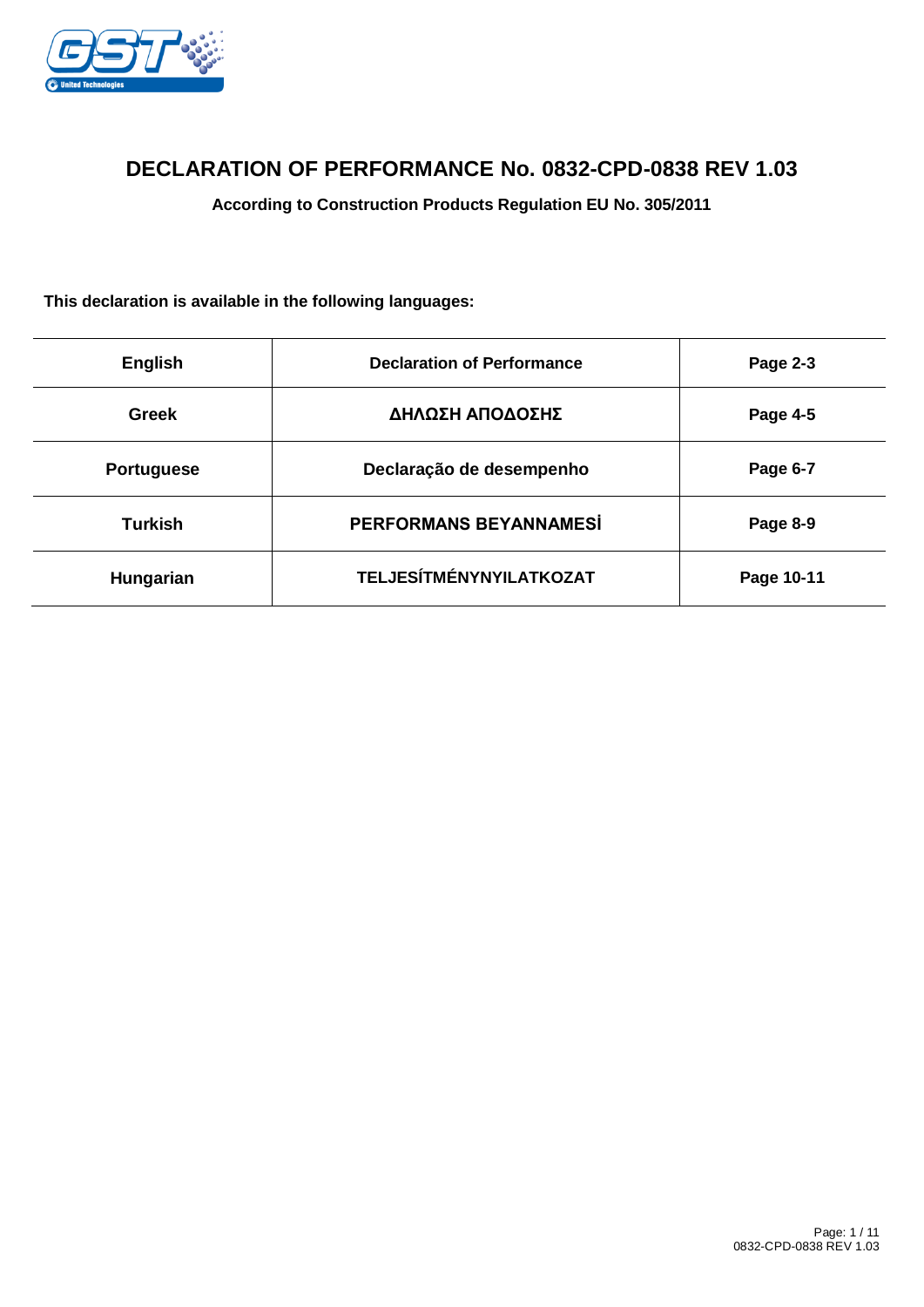

### **DECLARATION OF PERFORMANCE**

| 1. Unique Product identification code:                    | Model(s): I-9301                                                |
|-----------------------------------------------------------|-----------------------------------------------------------------|
| 2. Type, batch or serial number or any other element      | Each individual product is identified with a label containing a |
| allowing identification of the construction product as    | unique batch number.                                            |
| required pursuant to Article 11(4):                       |                                                                 |
| 3. Intended use or uses of the construction product, in   | Input/output devices, used in fire alarm and detection systems  |
| accordance with the applicable harmonized technical       | EN54-18                                                         |
| specification, as foreseen by the manufacturer:           |                                                                 |
| 4. Name, registered trade name or registered trade mark   | Gulf Security Technology Co., Ltd.                              |
| and contact address of the manufacturer as required       | No. 80 Changjiang East Road, QETDZ, Qinhuangdao, Hebei,         |
| pursuant to Article 11(5):                                | China 066004                                                    |
| 5. Where applicable, name and contact address of the      | Not applicable                                                  |
| authorized representative whose mandate covers the        |                                                                 |
| tasks specified in Article 12(2):                         |                                                                 |
| 6. System or systems of assessment and verification of    | System 1                                                        |
| constancy of performance of the construction product as   |                                                                 |
| set out in AnnexV:                                        |                                                                 |
| 7. In case of the declaration of performance concerning a | <b>BRE Global Limited 0832</b>                                  |
| construction product covered by the harmonized standard:  | performed type testing and the initial inspection of the        |
|                                                           | manufacturing plant and of the factory production control with  |
|                                                           | continuous surveillance assessment and approval of the          |
|                                                           | factory production control under system 1 and issued the        |
|                                                           | following EC certificates of conformity:                        |
|                                                           | 0832-CPD-0838                                                   |
| 8. In case of the declaration of performance concerning a | Not applicable, see item 7                                      |
| construction product for which a European Technical       |                                                                 |
| Assessment has been issued:                               |                                                                 |

#### 9. Declared performance:

All requirements including all Essential Characteristics and the corresponding performances for the intended use or uses indicated in point 3 above have been determined as described in the hEN mentioned in the table below.

#### **EN 54-18 Input/output devices**

| <b>Essential characteristics</b>                             | <b>Performance</b> | Harmonized technical specification |
|--------------------------------------------------------------|--------------------|------------------------------------|
| Response delay (response time)                               | Pass               | EN 54-18: 2005                     |
| Operational reliability                                      | Pass               | EN 54-18: 2005                     |
| Performance under fire conditions                            | Pass               | EN 54-18: 2005                     |
| Durability of operational reliability temperature resistance | Pass               | EN 54-18: 2005                     |
| Durability of operational reliability; vibration resistance  | Pass               | EN 54-18: 2005                     |
| Durability of operational reliability; humidity resistance   | Pass               | EN 54-18: 2005                     |
| Durability of operational reliability; corrosion resistance  | Pass               | EN 54-18: 2005                     |
| Durability of operational reliability; electrical stability  | Pass               | EN 54-18: 2005                     |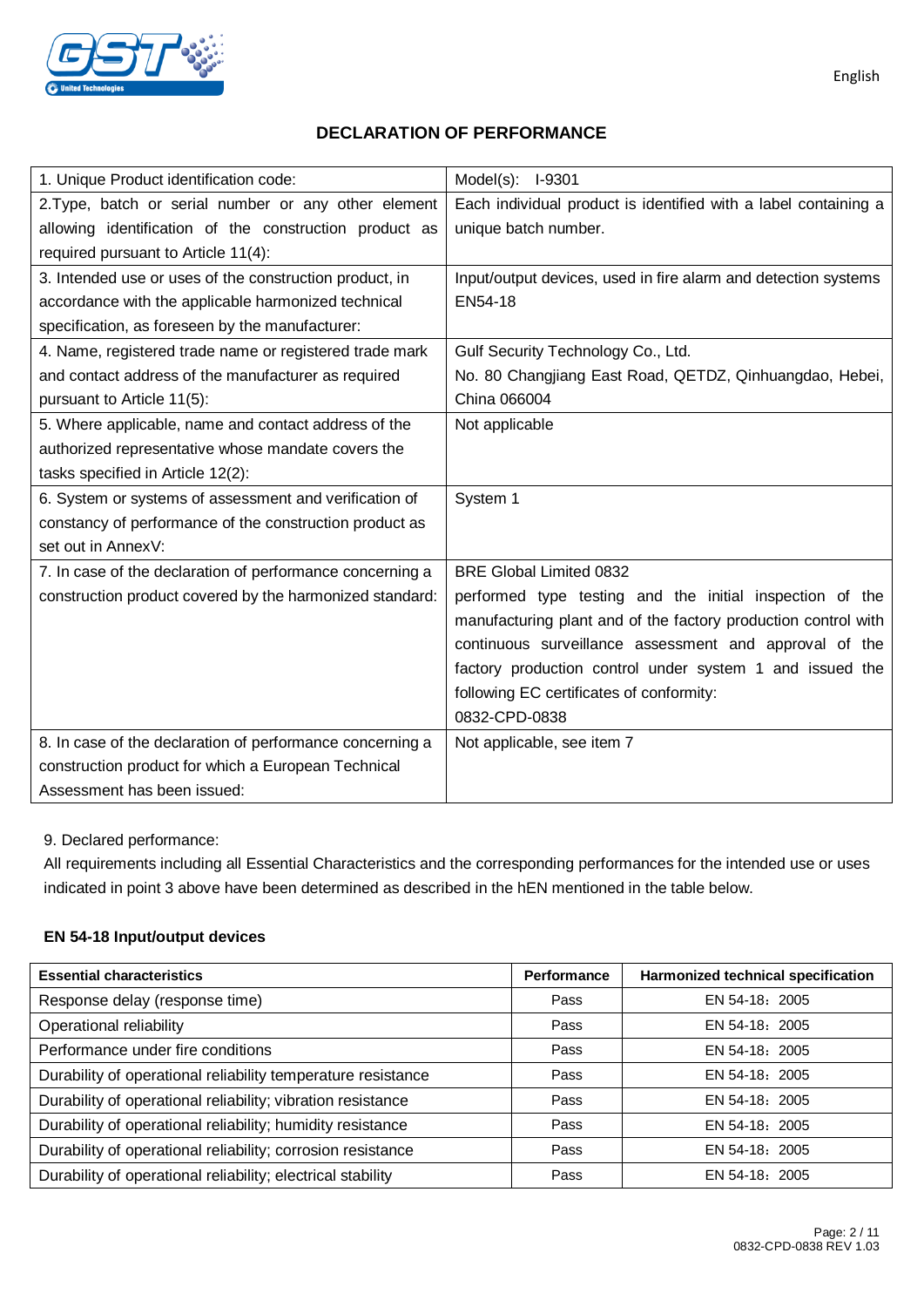

10. The performance of the product identified in points 1 and 2 is in conformity with the declared performance in point 9. This declaration of performance is issued under the sole responsibility of the manufacturer identified in point 4.

Signed for and on behalf of the manufacturer by: Name: Wang Aizhong Function: Chief Engineer

 $\frac{1}{2}$  $\bigg($ 

................................................................ ...................................................................................

#### Qinhuangdao

| Regulation (EU) No. 305/2011 CPR Supplementary CE marking information                    |  |  |
|------------------------------------------------------------------------------------------|--|--|
|                                                                                          |  |  |
| Identification number of the product notified certification body: 0832                   |  |  |
| Manufacturer: Gulf Security Technology Co., Ltd.                                         |  |  |
| No. 80 Changjiang East Road, QETDZ, Qinhuangdao, Hebei, China 066004                     |  |  |
| Last two digits of the year in which the marking was first affixed: 08                   |  |  |
| Declaration of Performance (DoP) Number: 0832-CPD-0838 REV 1.03                          |  |  |
| European Standard Number: EN 54-18: 2005                                                 |  |  |
| Unique identification of product type: See the product label for the product information |  |  |
| Intended for use: See DoP point 3.                                                       |  |  |
| Essential characteristics: See DoP point 9.                                              |  |  |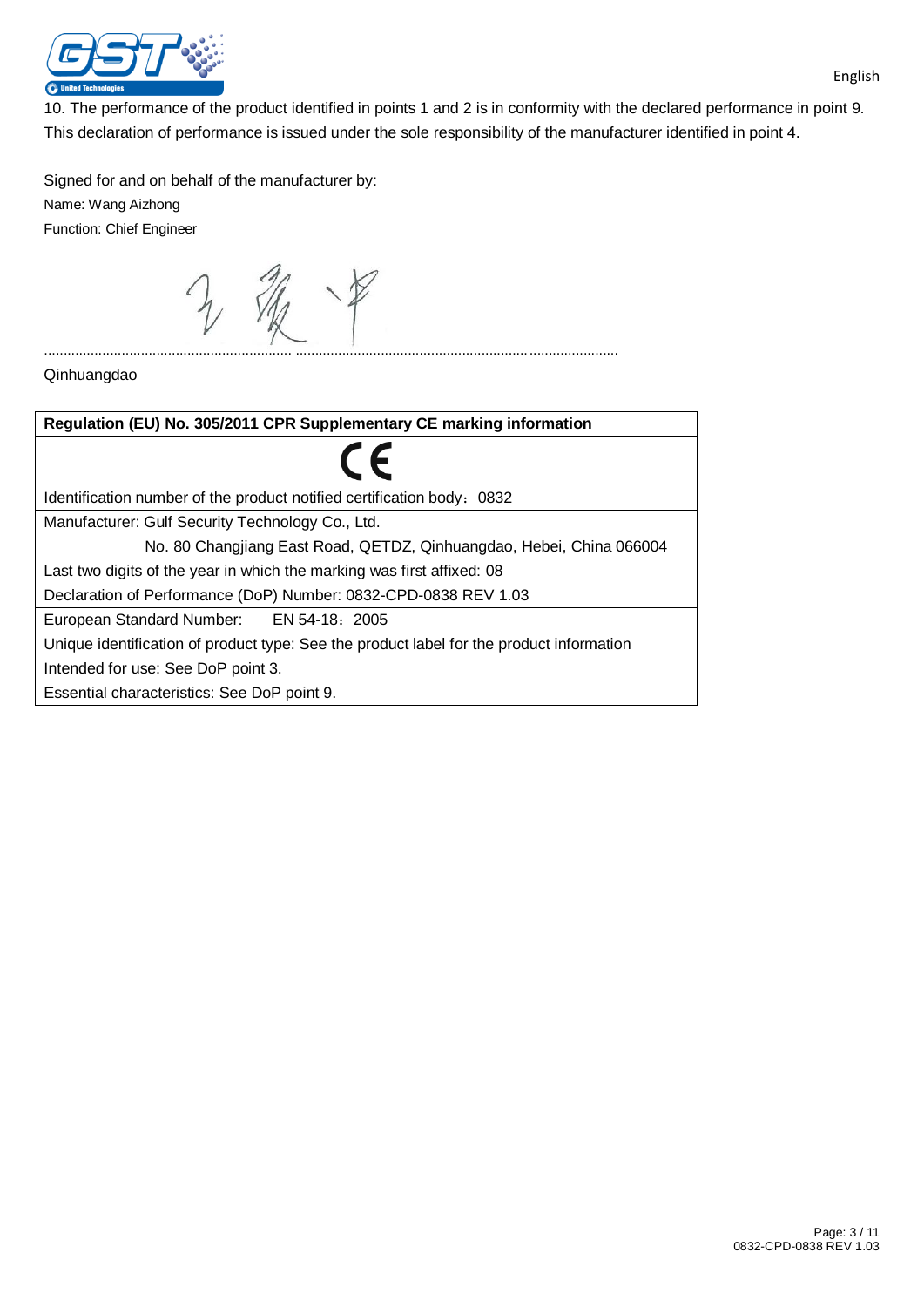

### **ΔΗΛΩΣΗ ΑΠΟΔΟΣΗΣ**

| 1. Μοναδικός κωδικός προϊόντος:                        | Μοντέλο(α): I-9301                                                |  |  |
|--------------------------------------------------------|-------------------------------------------------------------------|--|--|
| 2. Είδος, παρτίδα ή σειριακός αριθμός ή οποιοδήποτε    | Κάθε μεμονωμένο προϊόν ταυτίζεται με μια ετικέτα που              |  |  |
| άλλο στοιχείο που επιτρέπει την ταυτοποίηση του        | περιέχει έναν μοναδικό αριθμό παρτίδας.                           |  |  |
| προϊόντος δομικών<br>κατασκευών,<br>όπως<br>απαιτείται |                                                                   |  |  |
| σύμφωνα με το άρθρο 11(4):                             |                                                                   |  |  |
| 3. Προτεινόμενη χρήση ή χρήσεις του προϊόντος δομικών  | Συσκευές<br>εισόδου/εξόδου,<br>$\pi$ ou<br>χρησιμοποιούνται<br>σε |  |  |
| κατασκευών, σύμφωνα με την ισχύουσα εναρμονισμένη      | συστήματα πυρανίχνευσης και συστήματα ανίχνευσης                  |  |  |
| τεχνική προδιαγραφή, όπως προβλέπεται από τον          | EN54-18                                                           |  |  |
| κατασκευαστή:                                          |                                                                   |  |  |
| 4. Όνομα, εγεγγραμένη εμπορική επωνυμία ή σήμα         | Gulf Security Technology Co., Ltd.                                |  |  |
| κατατεθέν και διεύθυνση επικοινωνίας του κατασκευαστή, | No. 80 Changjiang East Road, QETDZ, Qinhuangdao, Hebei,           |  |  |
| όπως απαιτείται σύμφωνα με το άρθρο 11(5):             | China 066004                                                      |  |  |
| 5. Σύμφωνα με ό,τι ισχύει, το όνομα και η διεύθυνση    | Δεν ισχύει                                                        |  |  |
| επικοινωνίας του εξουσιοδοτημένου αντιπροσώπου, η      |                                                                   |  |  |
| εντολή του οποίου καλύπτει τα καθήκοντα που            |                                                                   |  |  |
| αναφέρονται στο άρθρο 12(2):                           |                                                                   |  |  |
| 6. Σύστημα ή συστήματα αξιολόγησης και επαλήθευσης     | Σύστημα 1                                                         |  |  |
| της σταθερότητας απόδοσης του προϊόντος δομικών        |                                                                   |  |  |
| κατασκευών, όπως ορίζεται στο Παράρτημα V:             |                                                                   |  |  |
| 7. Σε περίπτωση δήλωσης απόδοσης σχετικά με προϊόν     | Η εταιρεία BRE Global Limited 0832                                |  |  |
| δομικών κατασκευών που καλύπτεται από εναρμονισμένο    | εκτέλεσε δοκιμές του είδους και αρχική επιθεώρηση<br>της          |  |  |
| πρότυπο:                                               | μονάδας παραγωγής και έλεγχο της παραγωγής<br>στο                 |  |  |
|                                                        | εργοστάσιο με συνεχή αξιολόγηση επιτήρησης και έγκριση του        |  |  |
|                                                        | ελέγχου παραγωγής του εργοστασίου με το σύστημα 1 και             |  |  |
|                                                        | εξέδωσε τα ακόλουθα πιστοποιητικά συμμόρφωσης με την ΕΚ:          |  |  |
|                                                        | 0832-CPD-0838                                                     |  |  |
| 8. Σε περίπτωση δήλωσης απόδοσης σχετικά με προϊόν     | Δεν ισχύει, βλέπε Νο. 7                                           |  |  |
| δομικών κατασκευών για το οποίο έχει εκδοθεί ευρωπαϊκή |                                                                   |  |  |
| τεχνική αξιολόγηση:                                    |                                                                   |  |  |

9. Δηλωθείσα απόδοση:

Όλες οι απαιτήσεις, μαζί με όλα τα ουσιώδη χαρακτηριστικά και τις αντίστοιχες επιδόσεις για την προοριζόμενη χρήση ή τις χρήσεις που υποδεικνύονται στο No. 3 ανωτέρω, έχουν οριστεί όπως περιγράφεται στο ΕΝ που αναφέρεται στον παρακάτω πίνακα.

### **EN 54-18 Συσκευές εισόδου/εξόδου**

| Ουσιώδη χαρακτηριστικά                                        | Απόδοση     | Εναρμονισμένη τεχνική προδιαγραφή |
|---------------------------------------------------------------|-------------|-----------------------------------|
| Καθυστέρηση απόκρισης (χρόνος απόκρισης)                      | Επιτυχημένο | EN 54-18: 2005                    |
| Αξιοπιστία λειτουργίας                                        | Επιτυχημένο | EN 54-18: 2005                    |
| Παράμετροι επιδόσεων σε συνθήκες πυρκαγιάς                    | Επιτυχημένο | EN 54-18: 2005                    |
| Ανθεκτικότητα της θερμοκρασίας λειτουργίας. Αντίσταση         | Επιτυχημένο | EN 54-18: 2005                    |
| θερμοκρασίας.                                                 |             |                                   |
| Ανθεκτικότητα της αξιοπιστίας λειτουργίας. Αντίσταση δόνησης. | Επιτυχημένο | EN 54-18: 2005                    |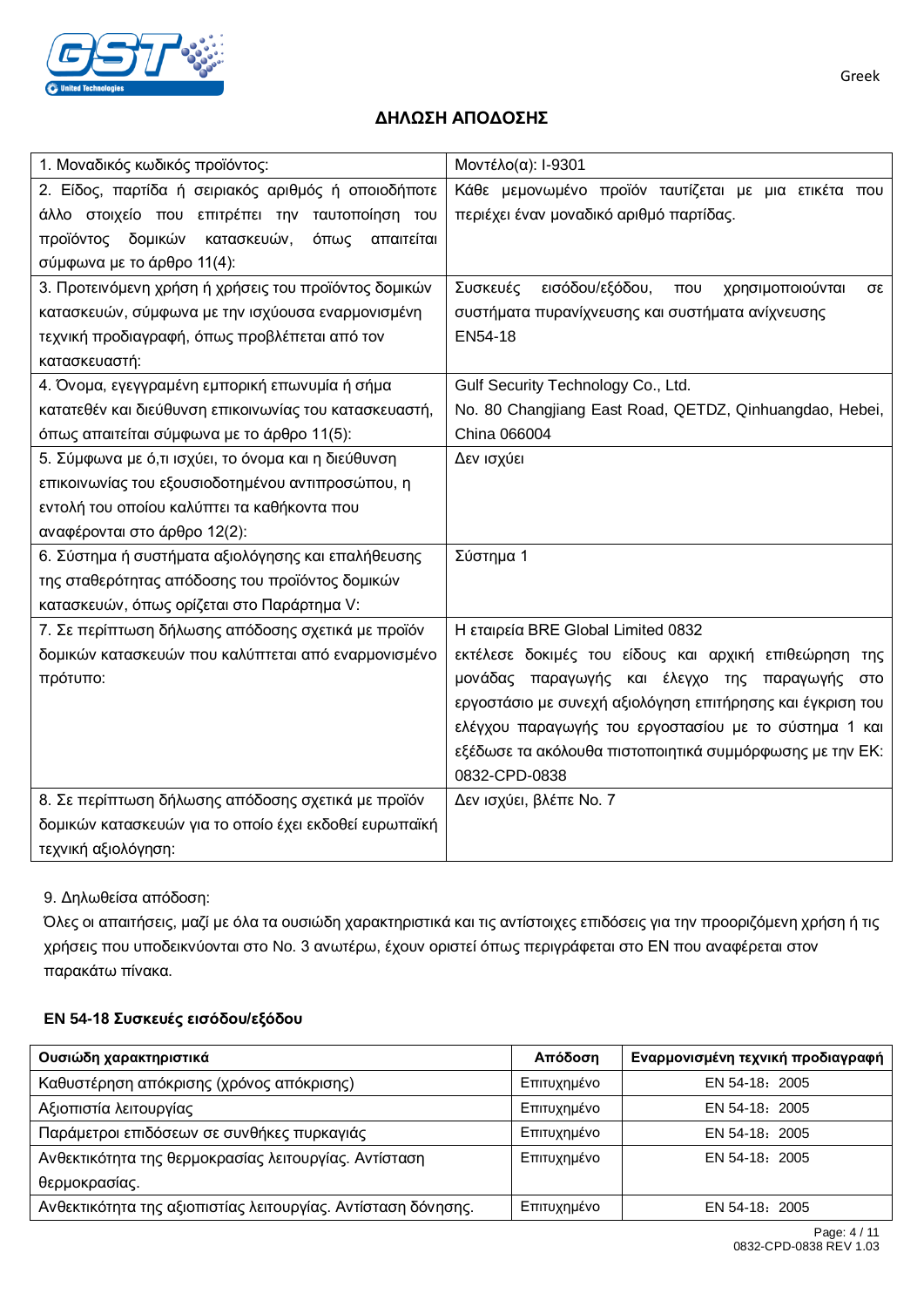

| Ανθεκτικότητα αξιοπιστίας λειτουργίας. Αντοχή στην υγρασία.   | Επιτυχημένο | EN 54-18: 2005 |
|---------------------------------------------------------------|-------------|----------------|
| Ανθεκτικότητα αξιοπιστίας λειτουργίας. Αντοχή στη διάβρωση    | Επιτυχημένο | EN 54-18: 2005 |
| Ανθεκτικότητα αξιοπιστίας λειτουργίας. Ηλεκτρική σταθερότητα. | Επιτυχημένο | EN 54-18: 2005 |

10. Η απόδοση του προϊόντος που ορίζεται στα σημεία 1 και 2, συμφωνεί με τη δηλωθείσα απόδοση στο σημείο 9. Η παρούσα δήλωση απόδοσης εκδίδεται με αποκλειστική ευθύνη του κατασκευαστή που ορίζεται στο σημείο 4.

Υπογραφή για λογαριασμό και εξ ονόματος του κατασκευαστή από: Όνομα: Wang Aizhong Λειτουργία: Αρχιμηχανικός

 $\rightarrow$ 

................................................................ ...................................................................................

Qinhuangdao

| Κανονισμός (EU) αριθ. 305/2011 CPR Συμπληρωματικές πληροφορίες σήμανσης CE              |  |  |
|-----------------------------------------------------------------------------------------|--|--|
|                                                                                         |  |  |
| Αριθμός ταυτοποίησης του προϊόντος, οργανισμός κοινοποιηθείσας πιστοποίησης: 0832       |  |  |
| Κατασκευαστής: Gulf Security Technology Co., Ltd.                                       |  |  |
| No. 80 Changjiang East Road, QETDZ, Qinhuangdao, Hebei, China 066004                    |  |  |
| Τα δύο τελευταία ψηφία του έτους κατά το οποίο τοποθετήθηκε η σήμανση για πρώτη φορά:08 |  |  |
| Δήλωση απόδοσης αριθμ:0832-CPD-0838 REV 1.03                                            |  |  |
| Αριθμός ευρωπαϊκού προτύπου: ΕΝ 54-18: 2005                                             |  |  |
| Μοναδική ταυτοποίηση του είδους προϊόντος: Δείτε την ετικέτα του προϊόντος για          |  |  |
| πληροφορίες για το προϊόν                                                               |  |  |
| Προορίζεται για χρήση: Βλέπε δήλωση απόδοσης Νο. 3.                                     |  |  |
| Ουσιώδη χαρακτηριστικά: Βλέπε δήλωση απόδοσης Νο. 9.                                    |  |  |

Greek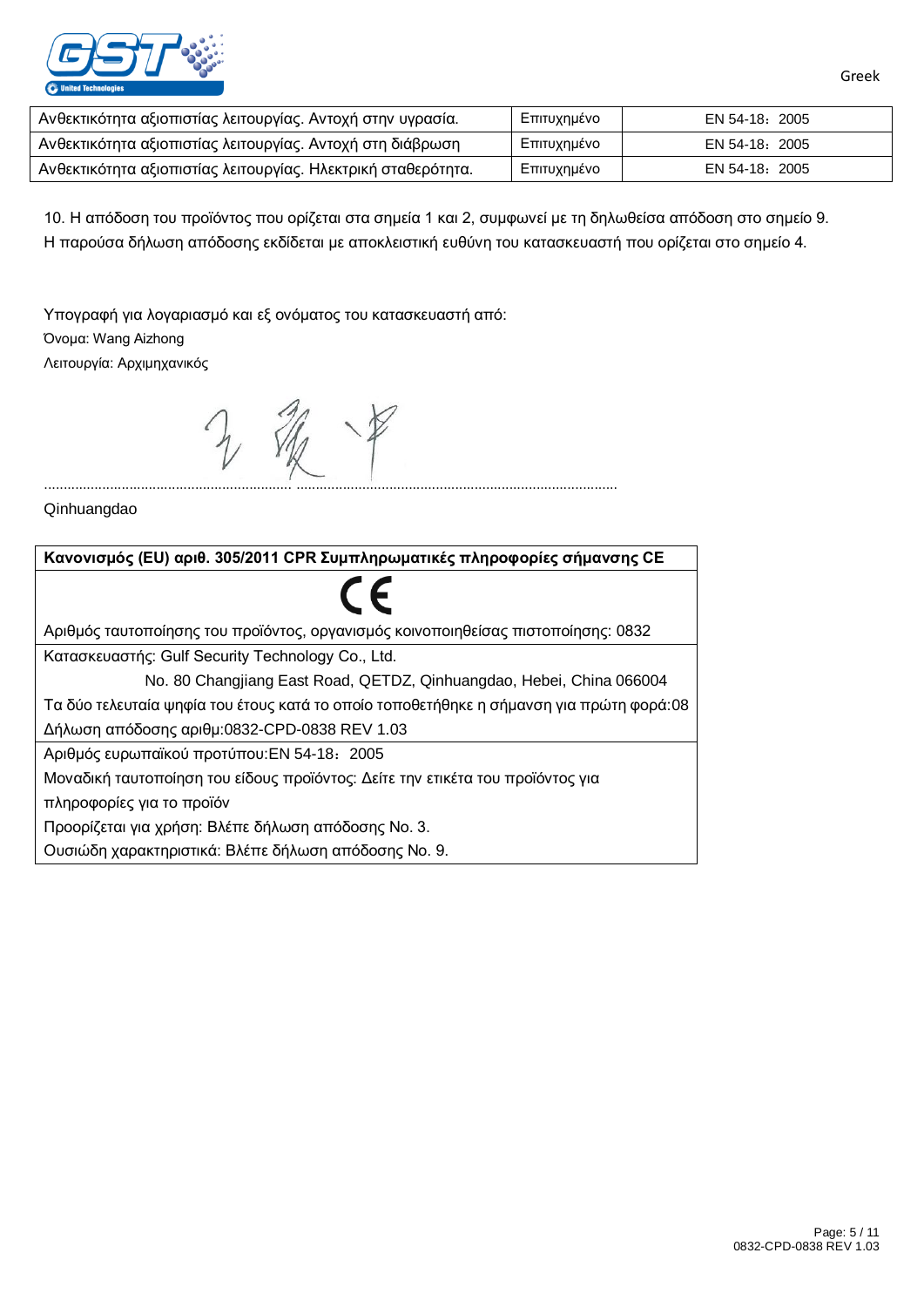

### **Declaração de desempenho**

| 1. Produto exclusivocódigo de identificação:           | Modelo (s): I-9301                                            |
|--------------------------------------------------------|---------------------------------------------------------------|
| 2. Tipo, número do lote o série, ou quaisquer outros   | Cada produto é identificado com etiqueta contendo um único    |
| elementos que permitam a identificação do produto de   | número do lote.                                               |
| construçãonos termos do artigo 11 (4):                 |                                                               |
| 3. Uso ou usos do produto de construção, de acordo com | Dispositivos de entrada/saída, usados em sistemas de alarme   |
| as especificações técnicas harmonizadas aplicáveis,    | de incêndio e de detecção                                     |
| conforme previsto pelo fabricante:                     | EN54-18                                                       |
| 4. Nome, nome comercial registado ou marca registada   | Gulf Security Technology Co., Ltd.                            |
| eo endereço de contato do fabricante, conforme exigido | No. 80 Changjiang East Road, QETDZ, Qinhuangdao, Hebei,       |
| nos termos do artigo 11 (5):                           | China 066004                                                  |
| 5. Quando aplicável, nome e endereço de contato do     | Nãoaplicável                                                  |
| mandatário cujo mandato abrange as tarefas             |                                                               |
| especificadas no artigo 12 (2):                        |                                                               |
| 6. Sistema ou sistemas de avaliação e verificação da   | Sistema 1                                                     |
| regularidade do desempenho do produto de construção,   |                                                               |
| tal como estabelecido no Anexo V:                      |                                                               |
| 7. No caso da declaração de desempenho relativa a um   | BRE Global limitado 0832                                      |
| produto de construção abrangido pela norma             | Realizado teste de tipo e a inspecção inicial da fábrica e do |
| harmonizada                                            | controlo de produção da fábrica com a avaliação contínua      |
|                                                        | vigilância e aprovação do controlo de produção da fábrica sob |
|                                                        | o sistema 1, emitido os seguintes certificados EC de          |
|                                                        | conformida:                                                   |
|                                                        | 0832-CPD-0838                                                 |
| 8. No caso da declaração de desempenho relativa a um   | Não se aplica, verponto 7                                     |
| produto de construção para que uma avaliação técnica   |                                                               |
| europeu foi emitido:                                   |                                                               |

9. Desempenho declarado::

Todos os requisitos, incluindo todas as características essenciais e os desempenhos correspondentes para o uso pretendido ou no ponto 3 foram determinados conforme descrito na EN mencionado na tabela abaixo.

#### **EN 54-18 Dispositivos de entrada/saída**

| Características essenciais                                         | Atuação | Especificaçãotécnica harmonizada |
|--------------------------------------------------------------------|---------|----------------------------------|
| Atraso de resposta (tempo de resposta)                             | Passe   | EN 54-18: 2005                   |
| A segurança operacional                                            | Passe   | EN 54-18: 2005                   |
| Desempenho em situações de incêndio                                | Passe   | EN 54-18: 2005                   |
| Durabilidade da resistência à temperatura confiabilidade           | Passe   | EN 54-18: 2005                   |
| operacional                                                        |         |                                  |
| Durabilidade de confiabilidade operacional; resistência à vibração | Passe   | EN 54-18: 2005                   |
| Durabilidade de confiabilidade operacional; resistência à humidade | Passe   | EN 54-18: 2005                   |
| Durabilidade de confiabilidade operacional; resistência à corrosão | Passe   | EN 54-18: 2005                   |
| Durabilidade de confiabilidade operacional; estabilidade elétrica  | Passe   | EN 54-18: 2005                   |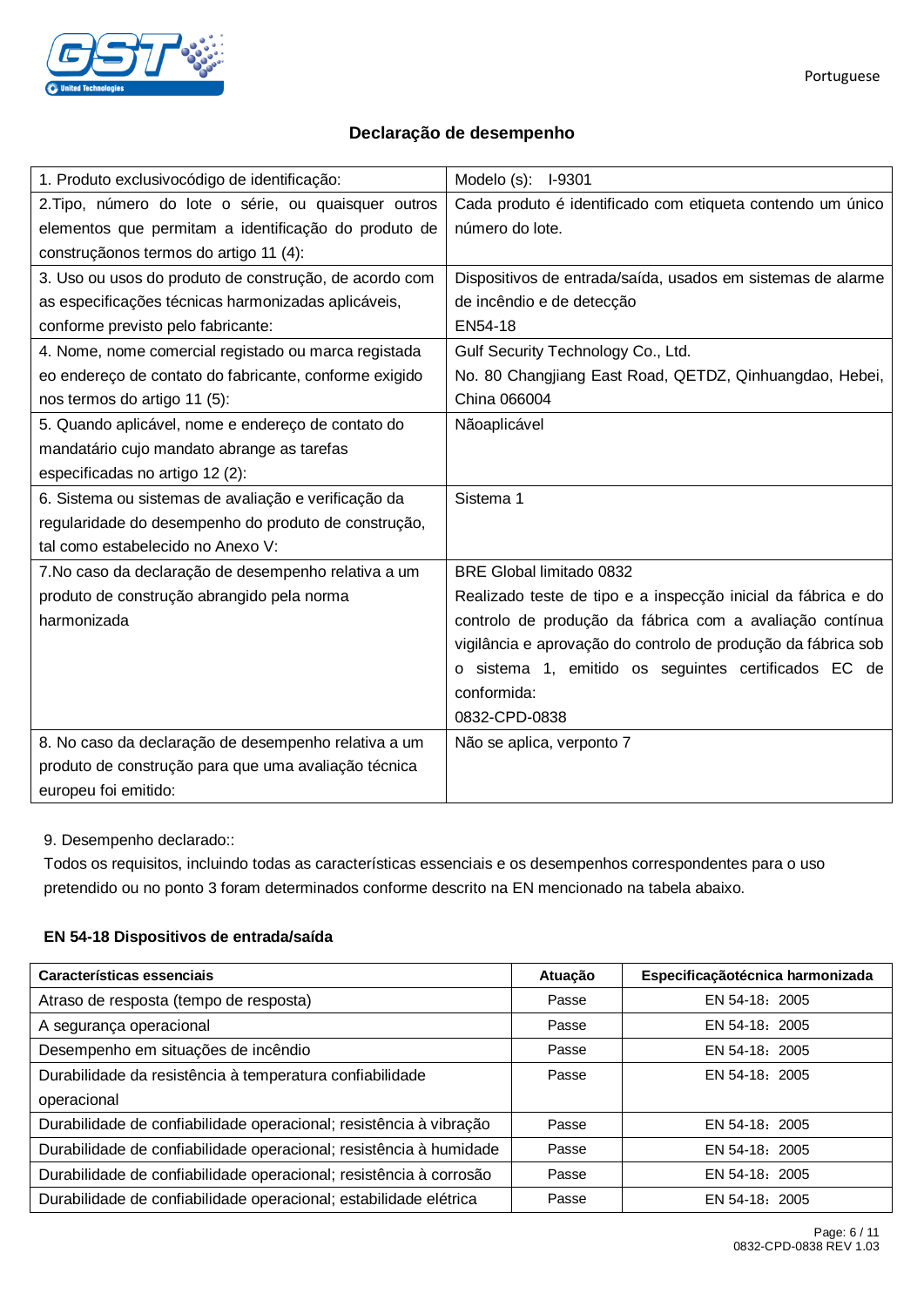

10. O desempenho do produto identificado nos pontos 1 e 2 está em conformidade com o declaredperformance no ponto 9. Esta declaração de desempenho é emitida sob a exclusiva responsabilidade do fabricante identificado no ponto 4.

Assinado por e em nome do fabricante por: Nome: Wang Aizhong Função: Ingeniero Jefe

................................................................ ...................................................................................

Qinhuangdao

**Regulamento (UE) n º 305/2011 CPR Complementar marcação informações CE** Número de identificação do corpo notifiedcertification produto : 0832 Fabricante: Golfo de Tecnologia de Segurança, SA No. 80 Changjiang Esta Rua, QETDZ, Qinhuangdao, Hebei, China 066004 Os dois últimos dígitos do ano em que primeiro selo : 08 Declaração de desempenho (DOP) Número:0832-CPD-0838 REV 1.03 Número Padrão Europeu : EN 54-18: 2005 Identificação única do tipo de produto: Consulte o rótulo do produto para informações sobre o produto Destinado ao uso: Ver DoP ponto 3. Características essenciais: Ver DoP ponto 9.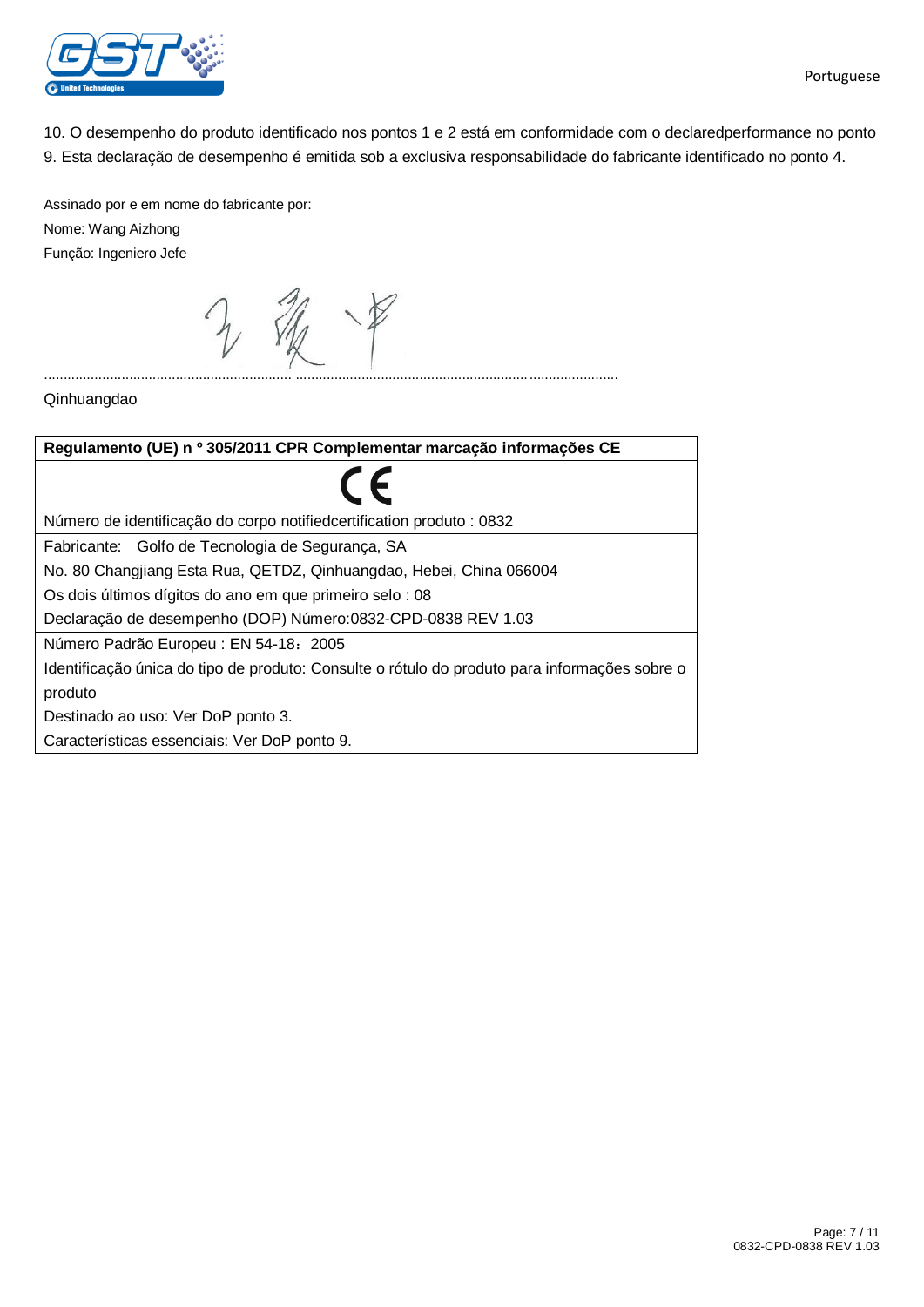

### **PERFORMANS BEYANNAMESİ**

| 1. Ürün tipi kimlik kodu:                                                                                  | Model(ler):<br>I-9301                                              |
|------------------------------------------------------------------------------------------------------------|--------------------------------------------------------------------|
| 2. Yapı malzemesinin tip, parti veya seri numarası ya da                                                   | Her bir ürün, bir benzersiz parti numarasını içeren bir etiket ile |
| tanımlanmasını<br>sağlayacak<br>diğer<br>unsurlar<br>(Bu                                                   | tanımlanmıştır.                                                    |
| Yönetmeliğin<br>11 inci maddesinin<br>dördüncü<br>fıkrası                                                  |                                                                    |
| gereğince)                                                                                                 |                                                                    |
|                                                                                                            |                                                                    |
|                                                                                                            |                                                                    |
| 3. Yapı malzemesinin ilgili uyumlaştırılmış teknik                                                         | Yangın alarm ve algılama sistemlerinde kullanılan giriş / çıkış    |
| şartnamesine göre imalatçı tarafından öngörülen kullanım                                                   | aygıtları,                                                         |
| amacı veya amaçları:                                                                                       | EN54-18                                                            |
|                                                                                                            |                                                                    |
|                                                                                                            |                                                                    |
| 4. İmalâtçının adı, tescilli ticarî unvanı veya tescilli                                                   | Gulf Security Technology Co., Ltd.                                 |
| markası ile adresi (Bu Yönetmeliğin 11 inci maddesinin                                                     | No. 80 Changjiang East Road, QETDZ, Qinhuangdao, Hebei,            |
| beşinci fıkrası gereğince)                                                                                 | China 066004                                                       |
|                                                                                                            |                                                                    |
| 5. Mevcut ise, yetkili temsilcinin adı ve adresi: (Bu<br>Yönetmeliğin 12 inci maddesinin ikinci fıkrasında | Uygulanamaz                                                        |
| belirtilen görevleri haiz)                                                                                 |                                                                    |
|                                                                                                            |                                                                    |
|                                                                                                            |                                                                    |
| 6. Yapı malzemesinin performansının değişmezliğinin                                                        | Sistem <sub>1</sub>                                                |
| değerlendirilmesi ve doğrulanması sistem veya sistemleri:                                                  |                                                                    |
| (Bu Yönetmeliğin Ek-5'inde belirtilen.):                                                                   |                                                                    |
|                                                                                                            |                                                                    |
|                                                                                                            |                                                                    |
| 7. Uyumlaştırılmış bir standart kapsamında olan bir yapı                                                   | Onaylanmış Kuruluş no: 0832 olan<br><b>BRE</b> Global Limited      |
| malzemesine ilişkin performans beyanında:                                                                  | tarafınca performansın değişmezliğinin değerlendirilmesi ve        |
|                                                                                                            | doğrulanması sistemlerinden Sistem 1+ altında, Ürün tipinin        |
|                                                                                                            | belirlenmesi, Üretim tesisi ve fabrika üretim kontrolünün          |
|                                                                                                            | başlangıç muayenesi, Fabrika üretim kontrolünün sürekli            |
|                                                                                                            | gözetimi, incelenmesi ve değerlendirilmesi, Ürün tetkiki           |
|                                                                                                            | AB.<br><b>Uygunluk</b><br>uygulanarak<br>0832-CPD-0838<br>Belgesi  |
|                                                                                                            | düzenlenmiştir.                                                    |
|                                                                                                            |                                                                    |
| 8. Hakkında düzenlenmiş bir Avrupa Teknik                                                                  | Uygulanamaz, bak. Madde.7                                          |
| Değerlendirmesi olan bir yapı malzemesine ilişkin                                                          |                                                                    |
| performans beyanında:                                                                                      |                                                                    |

9. Beyan edilen performans:

Madde 3'te öngörülen kullanım amaçları ile ilgili tüm Temel Karakteristikler ve karşılık gelen performanslar hEN'de gösterilmiş gibi aşağıda tespit edilmiştir.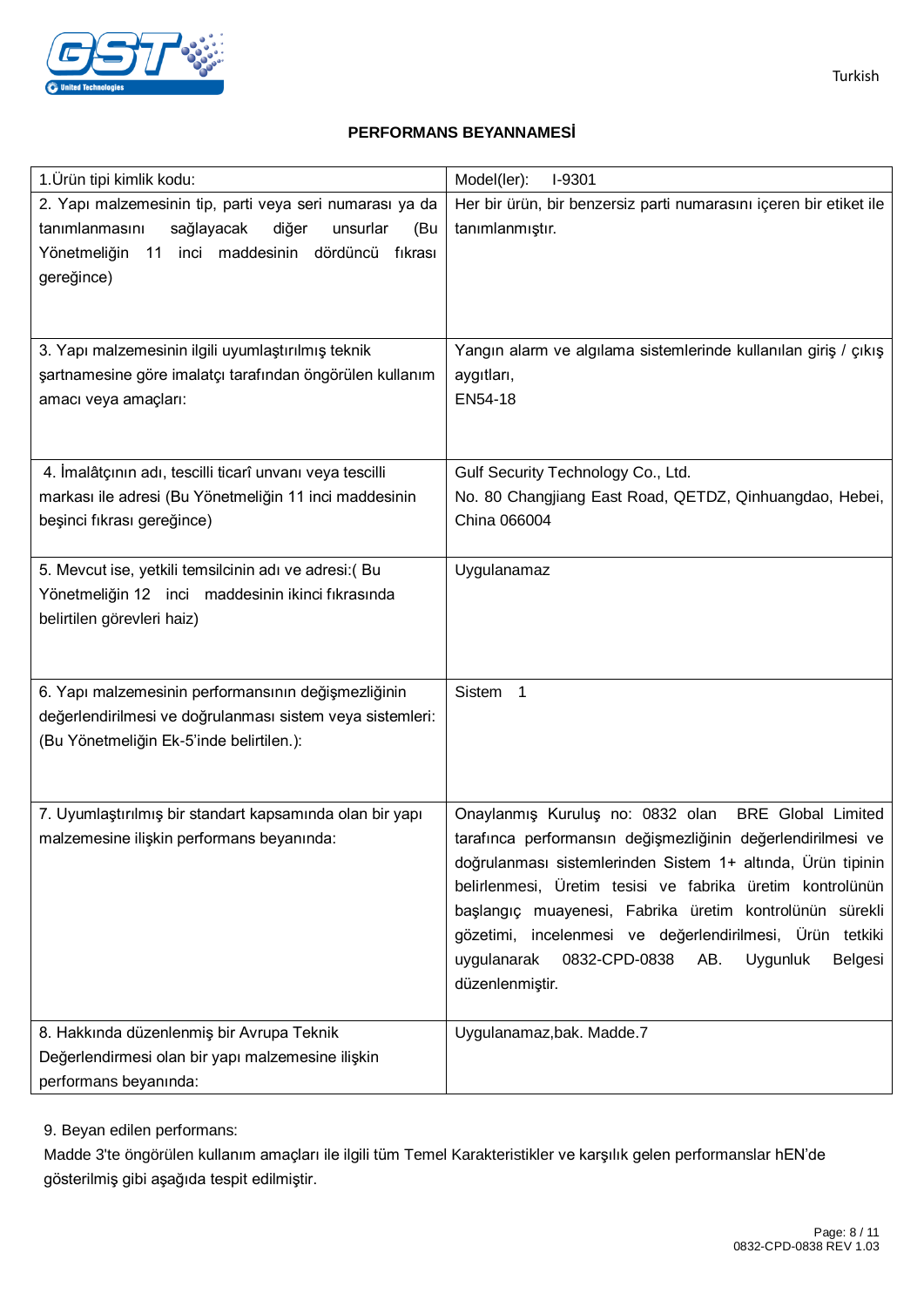

#### **EN 54-18 Giriş/çıkış cihazları**

| <b>Temel Karakteristikler</b>                                | <b>Performans</b> | Uyumlaştınlmış Teknik Şartname |
|--------------------------------------------------------------|-------------------|--------------------------------|
| Yanıt gecikmesi (tepki süresi)                               | Sağlar            | EN 54-18: 2005                 |
| Operasyonel güvenilirlik                                     | Sağlar            | EN 54-18: 2005                 |
| Yangın koşulları altında performans                          | Sağlar            | EN 54-18: 2005                 |
| Operasyonel güvenilirlik ısı direnci dayanıklılık            | Sağlar            | EN 54-18: 2005                 |
| Operasyonel güvenilirlik Titreşim direnci Dayanıklılığı      | Sağlar            | EN 54-18: 2005                 |
| Operasyonel güvenilirlik dayanıklılığı, nem direnci          | Sağlar            | EN 54-18: 2005                 |
| Operasyonel güvenilirlik dayanıklılığı, korozyon direnci     | Sağlar            | EN 54-18: 2005                 |
| Operasyonel güvenilirlik dayanıklılık, elektriksel stabilite | Sağlar            | EN 54-18: 2005                 |

10. 1. ve 2. maddede tanımlanan malzemenin performansı, 9. Maddede beyan edilen performansa uygundur. Bu performans beyanı sadece 4.maddede tanımlanan imalatçının sorumluluğunda olmak üzere hazırlanmıştır

İmalatçı için ve onun adına imzalayan; Adı Soyadı; Wang Aizhong Görevi: Başmühendis

 $\frac{3}{2}$ ................................................................ ...................................................................................

Qinhuangdao

| CE İşaretleme Ek bilgileri<br>(AB) No 305/2011 CPR Yönetmeliğ        |
|----------------------------------------------------------------------|
|                                                                      |
| Ürün onaylanmış kuruluş kimlik numarası: 0832                        |
| Manufacturer: Gulf Security Technology Co., Ltd.                     |
| No. 80 Changjiang East Road, QETDZ, Qinhuangdao, Hebei, China 066004 |
| İşaretlemenin ilk alındığı Yılın son iki sayısı: 08                  |
| PERFORMANS BEYANNAMESI NO. 0832-CPD-0838 REV 1.03                    |
| Avrupa Standardı Numarası: EN 54-18: 2005                            |
| Ürün tipi kimliği: Ürün bilgileri için ürün etiketine bakın          |
| Kullanim amacı: DoP Madde 3 Bkz.                                     |
| Temel Karakteristikler: DoP noktasını 9 Bkz.                         |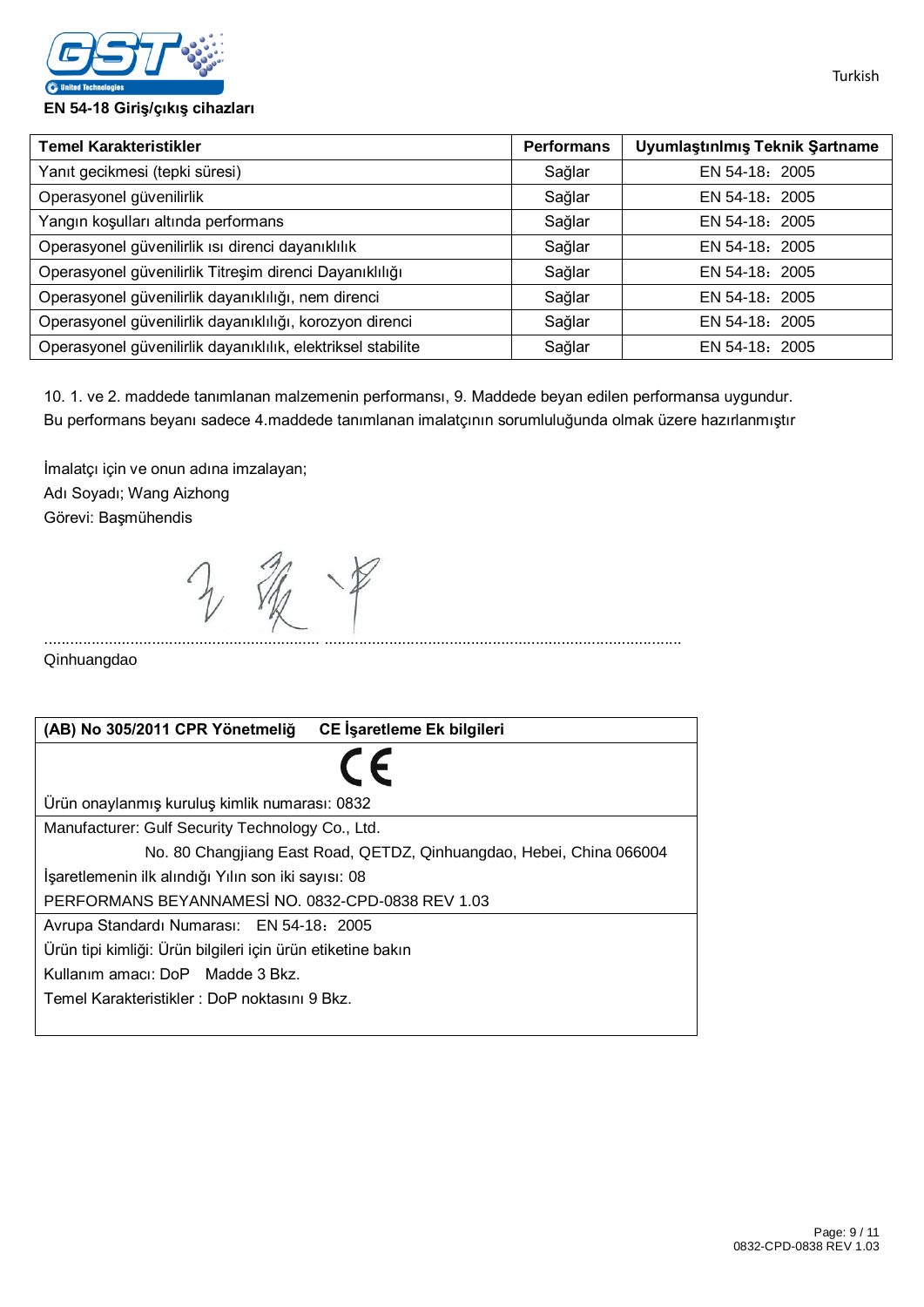

## **TELJESÍTMÉNYNYILATKOZAT**

| 1. Egyedi termékazonosító kód:                             | Modell(ek): I-9301                                         |
|------------------------------------------------------------|------------------------------------------------------------|
| 2. Típus, tétel- vagy sorozatszám, illetve bármilyen más   | Minden termék az egyedi tételszámot tartalmazó címke       |
| elem, amely alapján az építési termék a 11(4) cikkelynek   | alapján azonosítható.                                      |
| megfelelően azonosítható:                                  |                                                            |
| 3. Az építési termék rendeltetésszerű használata vagy      | Tűzriasztó és -észlelő rendszerekben használt be-<br>és    |
| használatai a gyártó által előre meghatározott harmonizált | kimeneti eszközök                                          |
| műszaki specifikációnak megfelelően:                       | EN54-18                                                    |
| 4. A gyártó neve, bejegyzett neve vagy bejegyzett          | Gulf Security Technology Co., Ltd.                         |
| védjegye és kapcsolattartási címe a 11(5) cikkelyben       | No. 80 Changjiang East Road, QETDZ, Qinhuangdao, Hebei,    |
| foglaltaknak megfelelően:                                  | China 066004                                               |
| 5. Ahol megadható, a képviselő neve és kapcsolattartási    | Nem alkalmazható                                           |
| címe, aki felhatalmazással rendelkezik a 12(2) cikkelyben  |                                                            |
| megadott feladatok végrehajtására:                         |                                                            |
| 6. Az építési termék teljesítménye állandóságának          | 1. rendszer                                                |
| kiértékelésére és ellenőrzésére szolgáló rendszer vagy     |                                                            |
| rendszerek az V. mellékletben foglaltak szerint:           |                                                            |
| 7. Ha a teljesítménynyilatkozat egy harmonizált szabvány   | <b>BRE Global Limited 0832</b>                             |
| által érintett építési termékre vonatkozik:                | típusteszteket végzett, illetve elvégezte a gyártó üzem és |
|                                                            | a gyári gyártásellenőrzés kezdeti vizsgálatát folyamatos   |
|                                                            | felügyeleti értékeléssel és a gyári gyártásellenőrzés      |
|                                                            | jóváhagyásával az 1. rendszerben, és az alábbi EC          |
|                                                            | megfelelőségi igazolásokat adta ki:                        |
|                                                            | 0832-CPD-0838                                              |
| 8. Ha a teljesítménynyilatkozat olyan építési termékre     | Nem alkalmazható, lásd a 7. elemet                         |
| vonatkozik, amelyhez Európai Műszaki Értékelést adtak ki:  |                                                            |

9. Nyilatkozatban szereplő teljesítmény:

Az összes követelményt (beleértve minden alapvető jellemzőt) és a fenti 3. pontban ismertetett, rendeltetésszerű használat vagy használatok során elért teljesítményt a lenti táblázatban szereplő hEN harmonizált szabványban ismertetett módon határozták meg.

#### **EN 54-18 Be- és kimeneti eszközök**

| Alapvető jellemzők                                         | Teljesítmény | Harmonizált műszaki adatok |
|------------------------------------------------------------|--------------|----------------------------|
| Válaszkésleltetés (válaszidő)                              | Megfelelt    | EN 54-18: 2005             |
| Működési megbízhatóság                                     | Megfelelt    | EN 54-18: 2005             |
| Teljesítmény tűz esetén                                    | Megfelelt    | EN 54-18: 2005             |
| Működési megbízhatóság tartóssága, hőmérséklet-ellenállás  | Megfelelt    | EN 54-18: 2005             |
| Működési megbízhatóság tartóssága; rezgésellenállás        | Megfelelt    | EN 54-18: 2005             |
| Működési megbízhatóság tartóssága; páratartalom-ellenállás | Megfelelt    | EN 54-18: 2005             |
| Működési megbízhatóság tartóssága; korrózió-ellenállás     | Megfelelt    | EN 54-18: 2005             |
| Működési megbízhatóság tartóssága; elektromos stabilitás   | Megfelelt    | EN 54-18: 2005             |